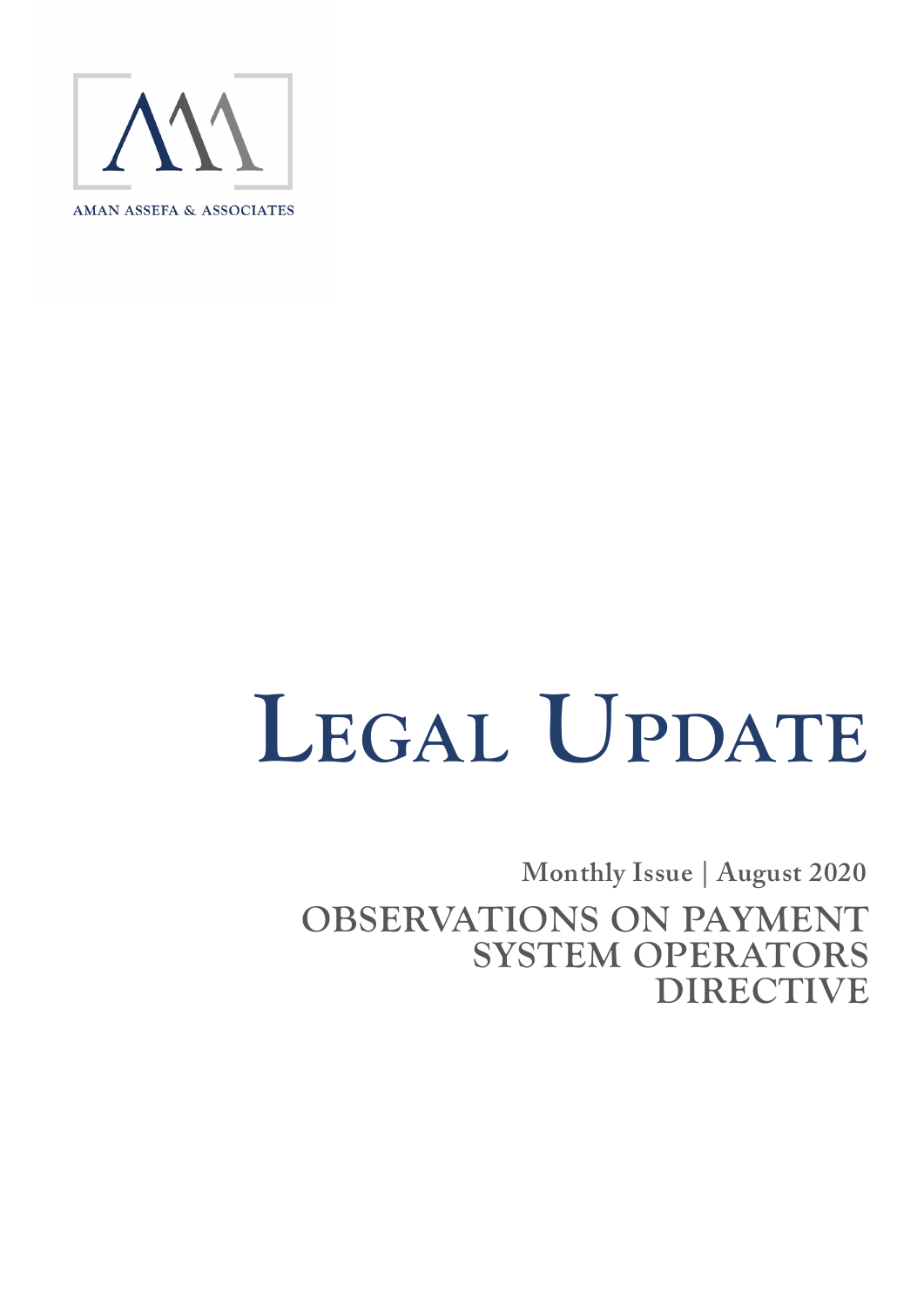

# **Observations on Ethiopia's Payment System Operators Directive**

Ethiopia's financial sector landscape has been undergoing substantial developments alongside the overall investment framework. As part of the ongoing reform in the digital financial sector, the National Bank of Ethiopia (NBE) has issued yet another directive titled "Licensing and Authorization of Payment System Operators Directive No. ONPS/02/2020" (Directive on Operators) in August 2020. Before the issuance of this directive, the NBE issued the Payment Instrument Issuers Directive in April 2020. A payment system operator is different from payment instrument issuer. A payment system operator owns, operates and administers a payment system, a system which is used to settle transfer of funds/financial transactions (the system includes the institutions, the people, the rules and procedures, standards, and the technology that make the financial transaction possible). A payment instrument issuer, on the other hand, is a person that issues tangible or intangible instruments, instruments that enable a person to make payments or transfer funds (these instruments include cards, cheques, e-money, etc).

Previously, there was no directive or regulation relating to payment system operators and thus there were no payment system operator licenses granted in the past. As such, the Directive on Operators can be deemed the first of its kind in providing specific regulations on the licensing and authorization in payment system operation.

This legal update examines the Directive on Operators, focusing on the requirements for engaging in the payment system operating business, outsourcing technology platforms and foreign payment gateway providers.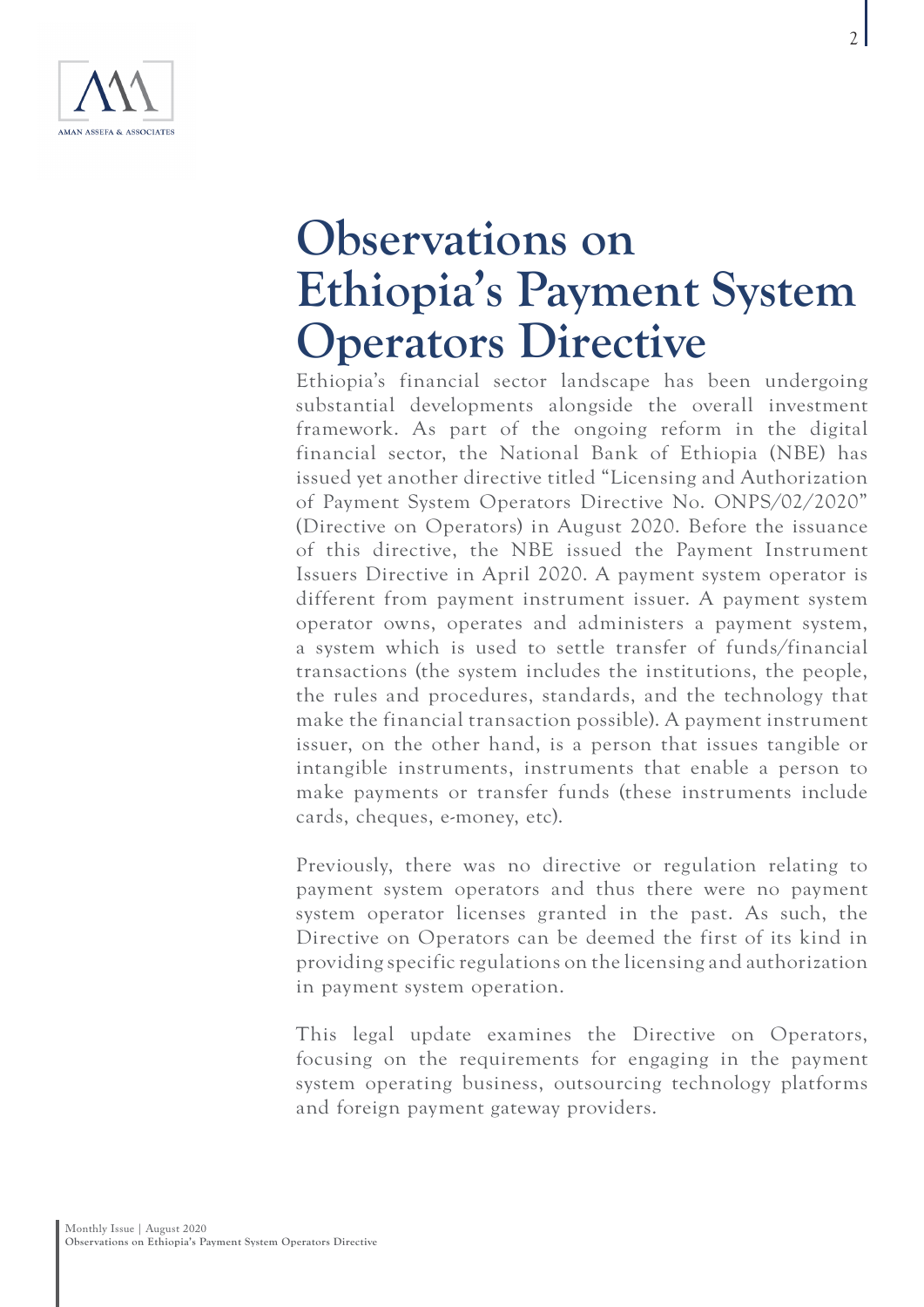

## **Requirements for Engaging in Payment System Operators Business**

Like the Payment Instrument Issuers Directive, the Directive on Operators allows only Ethiopian nationals and foreign nationals of Ethiopian origin to engage in payment system operating business. The Directive on Operators requires that an applicant intending to be licensed as payment system operator should be established as a company, where the ownership should be vested in Ethiopian nationals and foreign nationals of Ethiopian origin. Thus, foreign investors are not allowed to engage in the payment system operating business. However, as will be noted in the next section below, foreign investors can provide their technology platforms/services to operators, if and when the operators outsource their technology services.

Moreover, the Directive on Operators requires that any person, other than a financial institution, should be licensed by the NBE in order to do business as a payment system operator. That said, licensed financial institutions are by default considered to be authorized as payment system operators. However, the financial institutions are allowed to use the payment system only for their own use (activities that are related to their routine financial transactions).

The Directive on Operators specifies five (5) types of systems a payment system operator is allowed to operate. These are: national switch operator; a switch operator; automated teller machine (ATM) operator; a point of sale (PoS) device operator and a payment gateway operator. A company is allowed to operate in more than one of any of these systems, except for the national switch operator (which shall be owned only by single entity formed between financial institutions and the NBE). Additionally, a company that intends to operate more than one system is required to meet the sum of the minimum capital requirements of each system. The minimum capital requirement for each system is as follows: for a national switch operator: Ethiopian Birr (ETB) 300 (three hundred) million; for a switch operator: ETB 40 (forty) million; for an ATM machine operator: ETB 20 (twenty) million; for a PoS operator: ETB 10 (ten) million; and for a payment gateway operator: ETB 3 (three) million.

Further, a person's ownership in a company that engages in payment system operation should not exceed 40% (forty percent) (this requirement does not apply for a national switch operator). A minimum of ten (10) shareholders is required if a company intends to operate more than one system. For a company that operates one system, the minimum shareholder requirement for a share company (five shareholders) provided under the Commercial Code shall apply. In addition to meeting the conditions described above, an applicant is required to submit documents that demonstrate the applicant's capacity to manage the system, documents detailing the features and modalities of the system, and any other information the NBE may request.

A payment system operator is not allowed to engage in any other business, including payment instrument issuer business. Should an entity/person engaged in other business be interested in the payment system operator business, it should establish a new separate company that exclusively engages in the payment system operation.

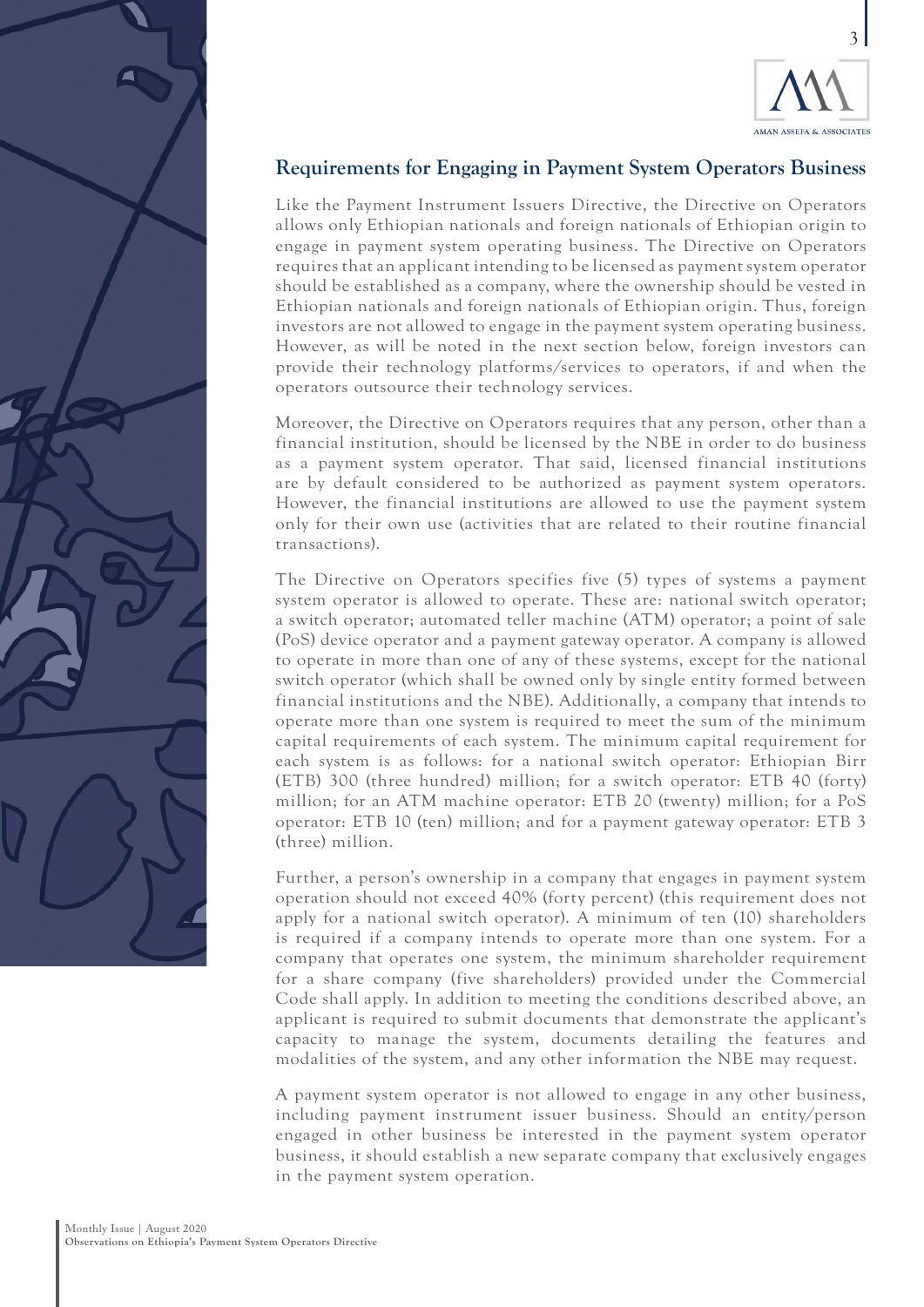

## **Outsourcing Technology Platforms/Services**

Outsourcing is described as an arrangement between a payment system operator and a third party provider through which the latter handles a process, service or an activity otherwise handled by the payment system operator. With the exception to operational functions related to maintenance and deployment of two systems, namely ATM and PoS terminal, the list of services subject to outsourcing have not been outlined under the Directive on Operators. However, this does not mean that other outsourcing services, particularly the provision of technology platform, is prohibited. Outsourcing services, however, shall not relate to the primary business activities of the payment system operators.

Further, the Directive on Operators does not exclude foreign investors from offering outsourcing services permitted by the NBE. Thus, foreign investors may engage in the business of outsourcing services, including the provision of technology platforms to system operators.

#### **Foreign Payment Gateway Providers**

As noted earlier, the Directive on Operators recognizes five (5) systems, one of which is payment gateway operator. A payment gateway operator provides the services of integrating merchant's website, mobile tablet application or licensed e-commerce platform. In this regard, apart from domestic payment gateway operators, the Directive on Operators has introduced a rule on the basis of which a foreign payment gateway provider is permitted to offer online payment processing for activities that involve domestic and foreign transactions. A foreign payment gateway provider is allowed to provide online payment processing upon fulfilling two conditions: (i) Entering into an agreement with a licensed financial institution or the national switch operator for authorization, switching, clearing and settlement of payments purposes; and (ii) The presentation of the agreement and approval of the same by the NBE.

In conclusion, the issuance of the Directive on Operators is a step forward in the country's effort to modernize and digitalize payment transactions.